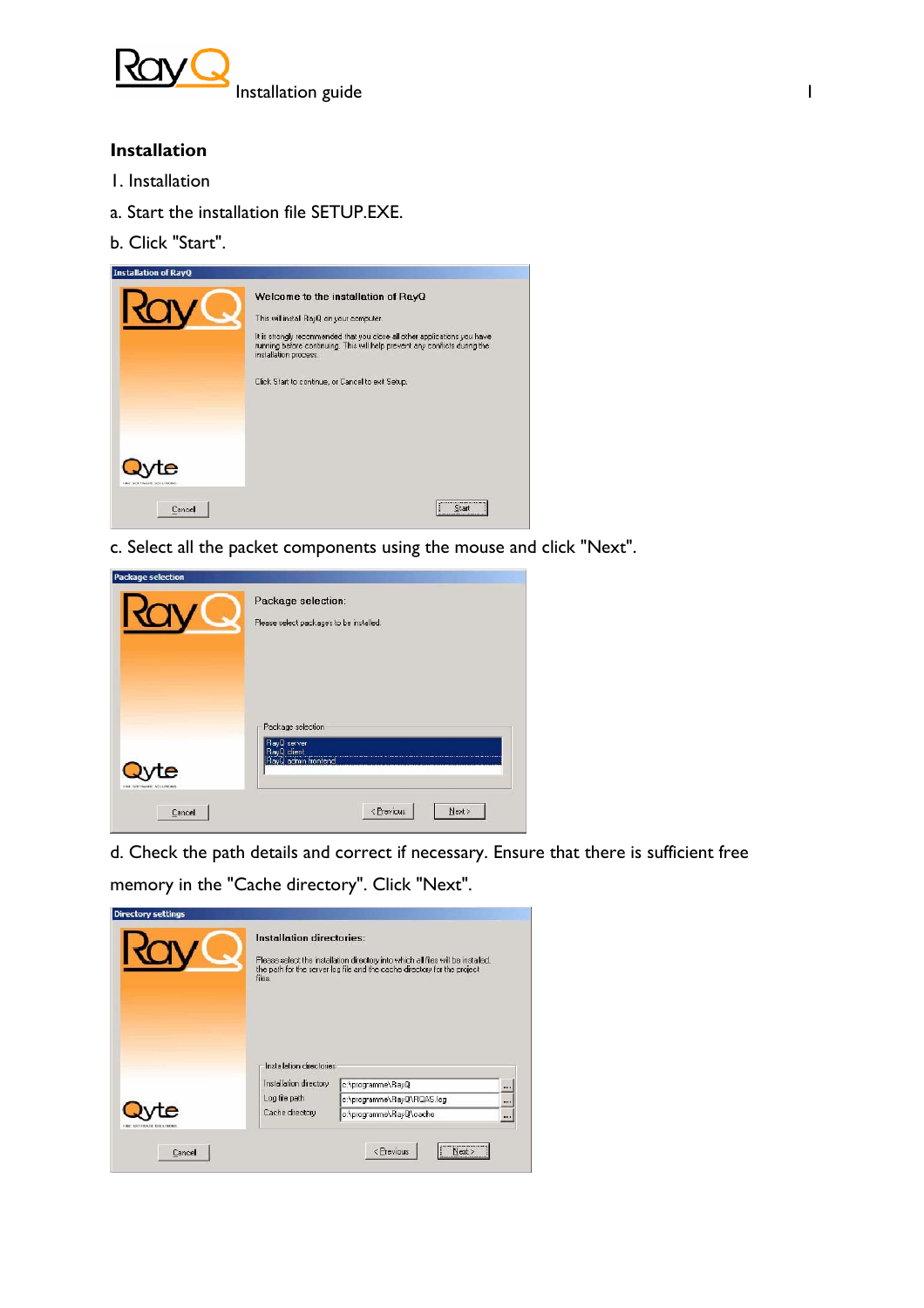

e. Choose a password for the first user (administrator) and click "Next".

| Please set the password for the system manager:<br>Use this name and password for further RayQ Server administration. |  |
|-----------------------------------------------------------------------------------------------------------------------|--|
|                                                                                                                       |  |
| Administrator account                                                                                                 |  |

f. Select the database support to be installed. The ODBC driver is available in standard Windows installations. The ORACLE client must be installed on your system for direct access to ORACLE databases. Click "Next".

| <b>Database drivers</b>                | <b>Driver selection:</b><br>Please select database drivers.                               |
|----------------------------------------|-------------------------------------------------------------------------------------------|
| e<br>THE SEFTWARE SCIENTING.<br>Cancel | Database drivers<br>Native Oracle Driver<br><b>ODBC Driver</b><br>< Previous<br>$N$ ext > |

g. Select a free network port on your system and click "Next". The pre-set port 1111 is freely accessible in most systems. Only change this if problems arise.

|                                   | Port selection:<br>Please set a port at which server listens for incomming connection<br>requests. |
|-----------------------------------|----------------------------------------------------------------------------------------------------|
| e                                 | Server listening port-<br>1111                                                                     |
| TIME SOFFWARE SOLUTIONS<br>Cancel | < Previous<br>$N$ ext >                                                                            |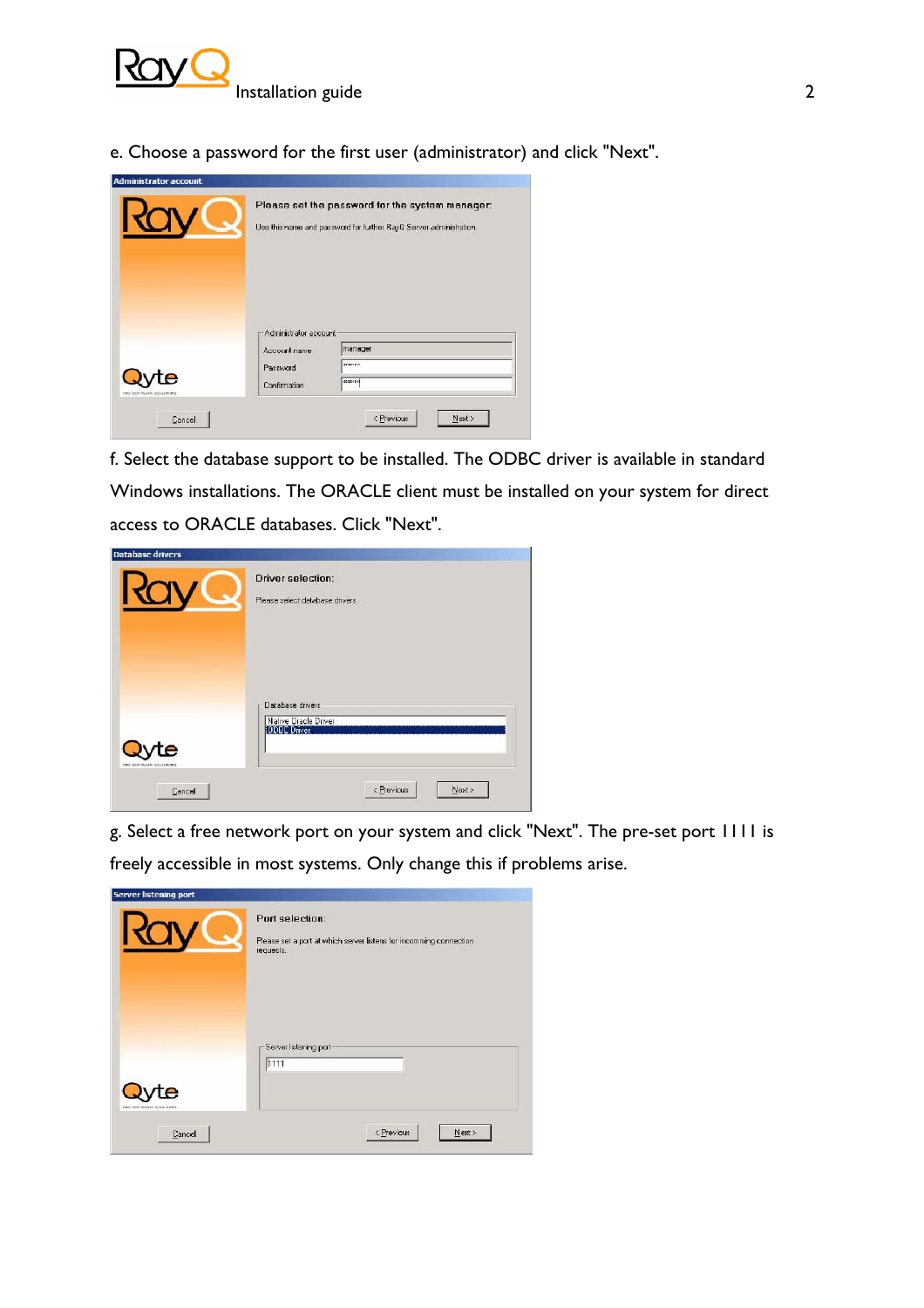

h. Select the desired option and click "Next".

|                                   | Create links:<br>Please select the shortcuts you want to create.<br>Create startmenu shortcut<br>Create desktop shortcut<br>п |
|-----------------------------------|-------------------------------------------------------------------------------------------------------------------------------|
| FINE SOFTWARE SOLUTIONS<br>Cancel | Next><br>< Previous                                                                                                           |

i. Start the installation by clicking "Install".

|   | Installing RayQ on your computer.<br>Press Install to start the installation |
|---|------------------------------------------------------------------------------|
|   |                                                                              |
|   | Current progress                                                             |
| e | Complete installation                                                        |

j. End the installation program by clicking "Finish".

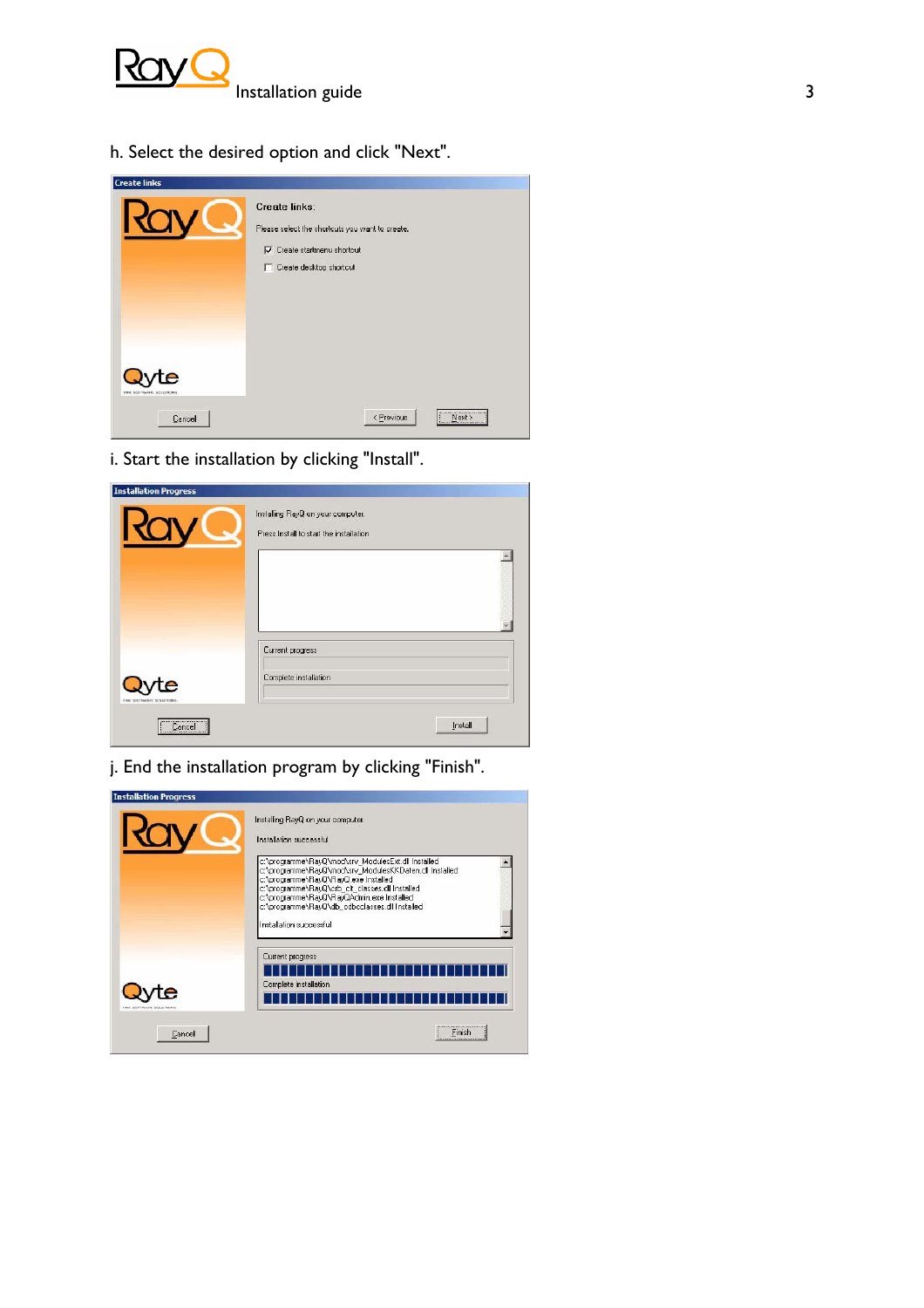

**2. Copy the licence key file LICENCE.LIC from the main directory of the installation CD, or as received by email, into the program directory containing the program RQAS.EXE ("C:\Programme\RayQ\" unless a different path was selected during the installation).** 



### **First steps**

1. Start the RQAS program. A corresponding symbol will then appear in the system tray of your Start bar.



2. Start the RayQ program.

3. If an error message appears stating that the RayQ server could not be found, select the IP address 127.0.0.1 and the IP port you entered during the installation.

4. Register using the preset user name "manager" and the password you entered during the installation.

| <b>RayQ</b> Login<br>Login Information<br>User Name |    |        |
|-----------------------------------------------------|----|--------|
| manager                                             |    |        |
| Password                                            |    |        |
| .                                                   |    |        |
|                                                     | ΩK | Cancel |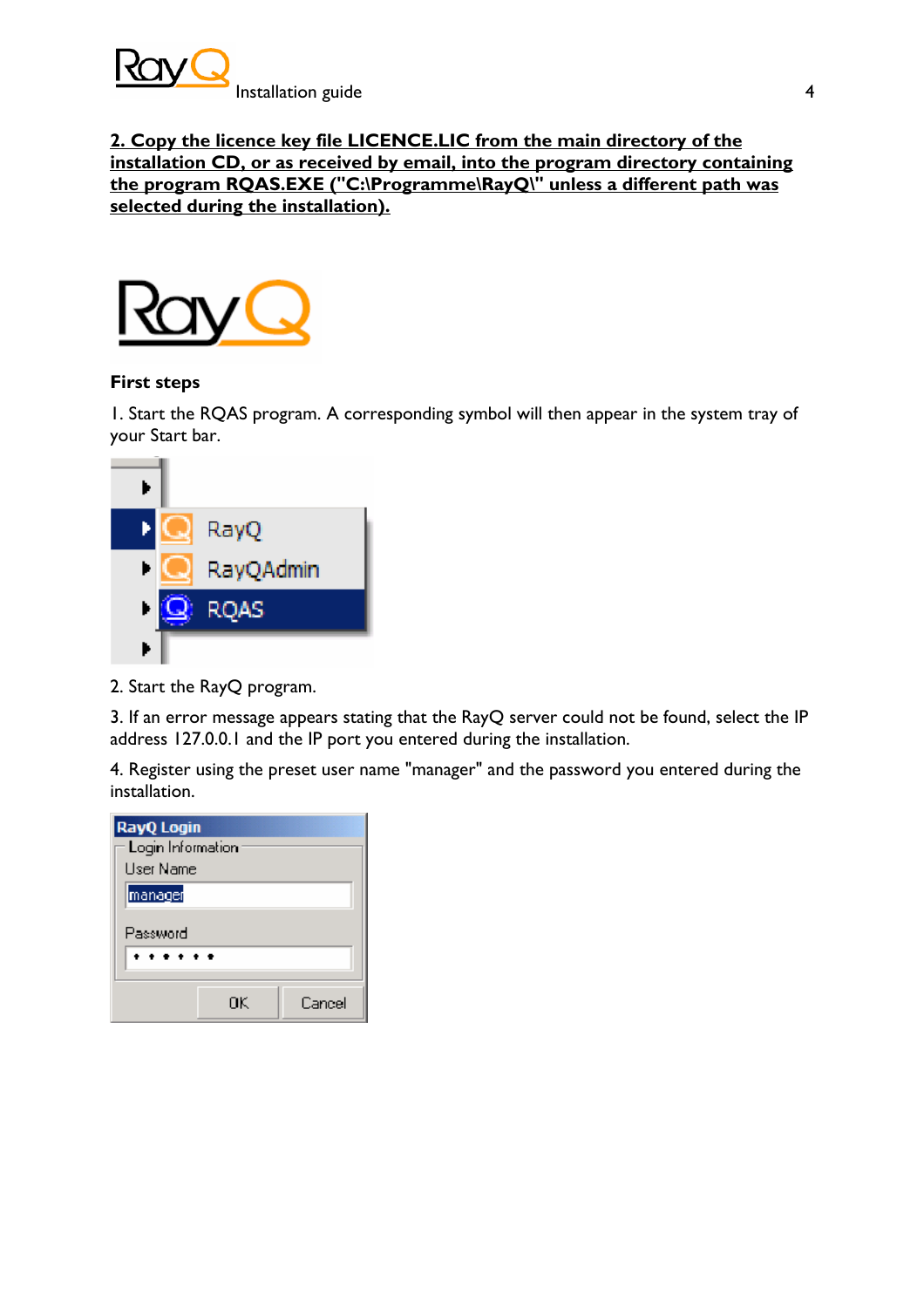

5. Start a new project and begin your analysis.

| <b>Open/New Project</b><br>Project |    |                          |      |        |
|------------------------------------|----|--------------------------|------|--------|
| Create new project                 |    |                          |      |        |
| Load saved project                 |    |                          |      |        |
| Name                               | ID | $\overline{\phantom{0}}$ | Type |        |
|                                    |    |                          |      |        |
|                                    |    |                          |      |        |
|                                    |    |                          |      |        |
|                                    |    |                          |      |        |
|                                    |    |                          |      |        |
|                                    |    |                          |      |        |
|                                    |    |                          |      |        |
|                                    |    |                          |      |        |
|                                    |    |                          |      |        |
|                                    |    |                          |      |        |
|                                    |    | <b>OK</b>                |      | Cancel |

### 6. Example 1

a. Using the mouse, drag the "Test Datasource" module from the left bar to the right into the RayQ Designer window.

b. Using the mouse, drag the "Table View" module from the left bar to the right into the RayQ Designer window.

c. Click and drag from the bottom arrow of the "Test Datasource 1" module to the top arrow of the "Table View 1" module.

| E B E<br>☺<br>m                      |                  |            |                                             |  |                         |  |  |    |
|--------------------------------------|------------------|------------|---------------------------------------------|--|-------------------------|--|--|----|
| <b>Datasource Container 4</b>        | $\blacktriangle$ |            |                                             |  |                         |  |  |    |
| - Trigger & Timer                    |                  |            |                                             |  | в                       |  |  |    |
| <b>Database Trigger</b>              |                  |            | Test Datasource<br><b>Test Datasource 1</b> |  |                         |  |  |    |
| <b>Socket Listener</b>               |                  |            |                                             |  |                         |  |  |    |
| Timer                                |                  | 同国         |                                             |  | Ħ                       |  |  |    |
| <b>I</b> leural Nets                 |                  |            |                                             |  |                         |  |  |    |
| Kohonen                              |                  |            |                                             |  |                         |  |  | ×. |
| $\overline{\phantom{a}}$ Calculation |                  |            | -                                           |  | $\overline{\mathbf{x}}$ |  |  |    |
| <b>Base Table Statistics</b>         |                  | Table View |                                             |  |                         |  |  |    |
| <b>Box Plot</b>                      |                  |            | <b>Table View 1</b>                         |  |                         |  |  |    |
| Correlation                          |                  | 5 B        |                                             |  | Ŧ                       |  |  |    |
| Custom                               |                  |            |                                             |  |                         |  |  |    |
| Density                              |                  |            |                                             |  |                         |  |  |    |
| Group                                |                  |            |                                             |  |                         |  |  |    |
| <b>Group Mark</b>                    |                  |            |                                             |  |                         |  |  |    |
| <b>K-Means</b>                       |                  |            |                                             |  |                         |  |  |    |
| Pivot                                |                  |            |                                             |  |                         |  |  |    |
| Quantiles                            |                  |            |                                             |  |                         |  |  |    |
| Regression                           |                  |            |                                             |  |                         |  |  |    |
| Sort                                 |                  |            |                                             |  |                         |  |  |    |
| <b>Standard Quantiles</b>            | $\mathbf{v}$   4 |            |                                             |  |                         |  |  |    |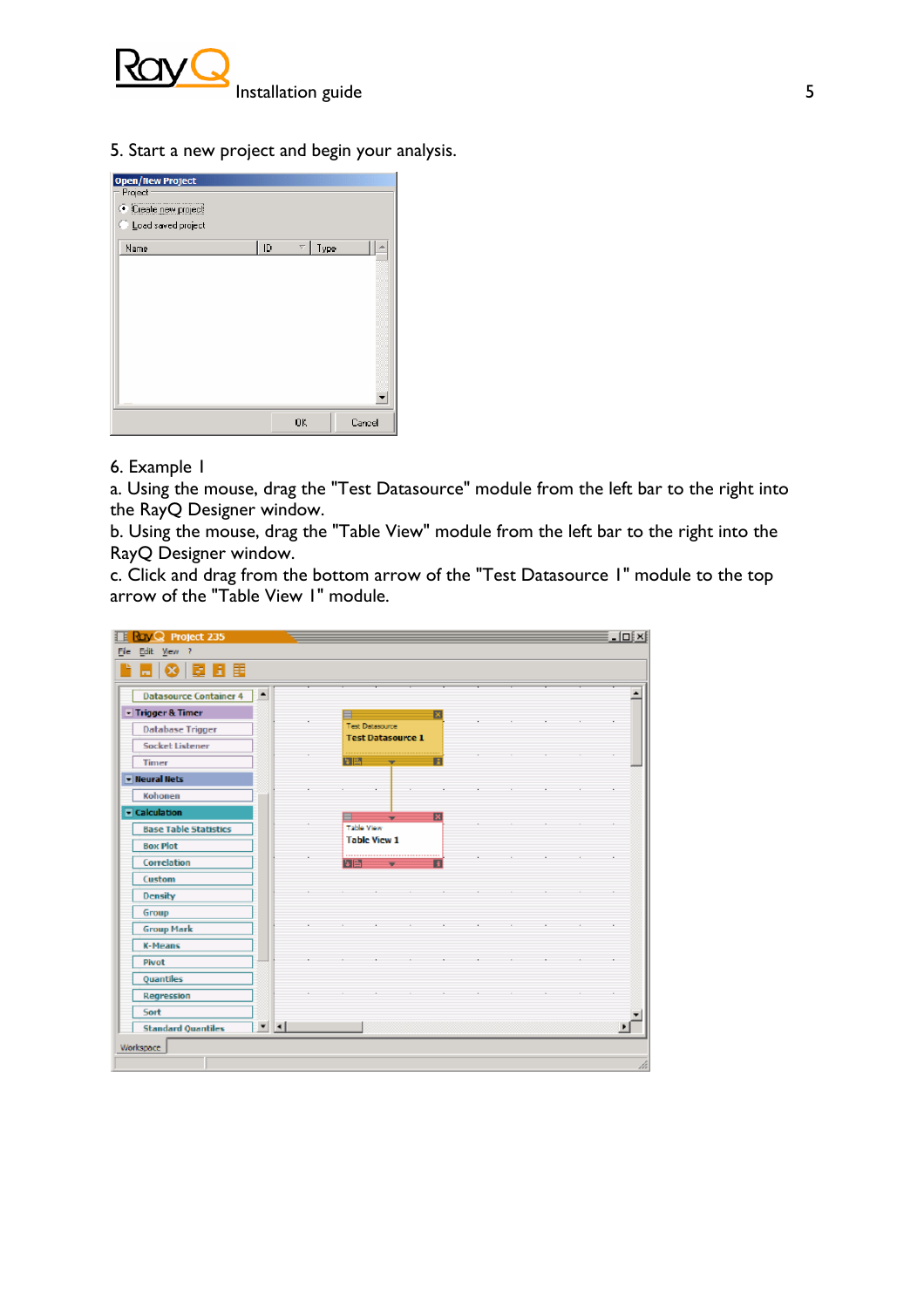

#### Installation guide 6

d. Double click the "Table View 1" module to open the view.

e. Click the lightning symbol ("Execute") at the top left in the view of the "Table View 1" module. The content of the tables supplied by the "Test Datasource 1" module now appears in the tabular view to the right.

| [Normal]       | Advanced                            | <b>Testing Hexa</b>              | $\blacktriangledown$<br>Refresh | Reload       | $\overline{\mathsf{v}}$ Update enabled |  |
|----------------|-------------------------------------|----------------------------------|---------------------------------|--------------|----------------------------------------|--|
| General        |                                     | ۳<br>Clear all Marks<br>Add Mark | Jump Mark down                  | Jump Mark up | <b>Information</b>                     |  |
| Name           | Table View 1                        | Ind<br>Dim1                      | Dim <sub>2</sub>                |              | Dm3                                    |  |
| Memo           |                                     | o                                | 0.113                           | 0.566        | 0.591                                  |  |
|                | Last Execution  0.000 sec.          | $\mathbbm{1}$                    | 0.605                           | 0.533        | 1.031                                  |  |
|                | Last Execution  2003-05-07 11:37:44 | z                                | 0.550                           | 0.970        | D.567                                  |  |
|                | Last Execution  2003-05-07 11:37:44 | 3                                | 0.539                           | 0.545        | D.147                                  |  |
| <b>Tables</b>  |                                     | $\frac{1}{2}$                    | 0.552                           | 0.088        | 0.530                                  |  |
| F Testing Hexa |                                     | 5                                | 0.549                           | 0.208        | 0.608                                  |  |
|                |                                     | 6                                | 0.961                           | 0.630        | 0.607                                  |  |
|                |                                     | 7                                | 0.531                           | 0.549        | 1.079                                  |  |
|                |                                     | 8                                | 0.614                           | 0.096        | 0.630                                  |  |
|                |                                     | 9                                | 0.170                           | 0.507        | 0.524                                  |  |
|                |                                     | 10                               | 0.090                           | 0.552        | 0.554                                  |  |
|                |                                     | 11                               | 0.609                           | 0.529        | 0.164                                  |  |
|                |                                     | 12                               | 0.534                           | 0.542        | 0.946                                  |  |
|                |                                     | 13                               | 0.613                           | 0.951        | 0.541                                  |  |
|                |                                     | 14                               | 0.584                           | 0.994        | 0.619<br>0.536                         |  |
|                |                                     | 15                               | 0.579                           | 1.033        |                                        |  |
|                |                                     | 16                               | 0.951                           | 0.538        | 0.524                                  |  |
|                |                                     | 17                               | 0.645                           | 0.525        | 0.180                                  |  |
|                |                                     | 18                               | 0.153                           | 0.558        | D.548                                  |  |
|                |                                     | 19                               | 0.562                           | 0.566        | 0.090                                  |  |
|                |                                     | 20                               | 0.627                           | 1.006        | 0.625                                  |  |
|                |                                     | 21                               | 1.009                           | 0.538        | 0.597                                  |  |
|                |                                     | 22                               | 1.025                           | 0.604        | 0.638                                  |  |
|                |                                     | 23                               | 1.091                           | 0.571        | 0.584                                  |  |

# 7. Example 2

a. As Example 1, but instead of using a "Table View" select a module from the "Calculation" group, e.g. "Sort".